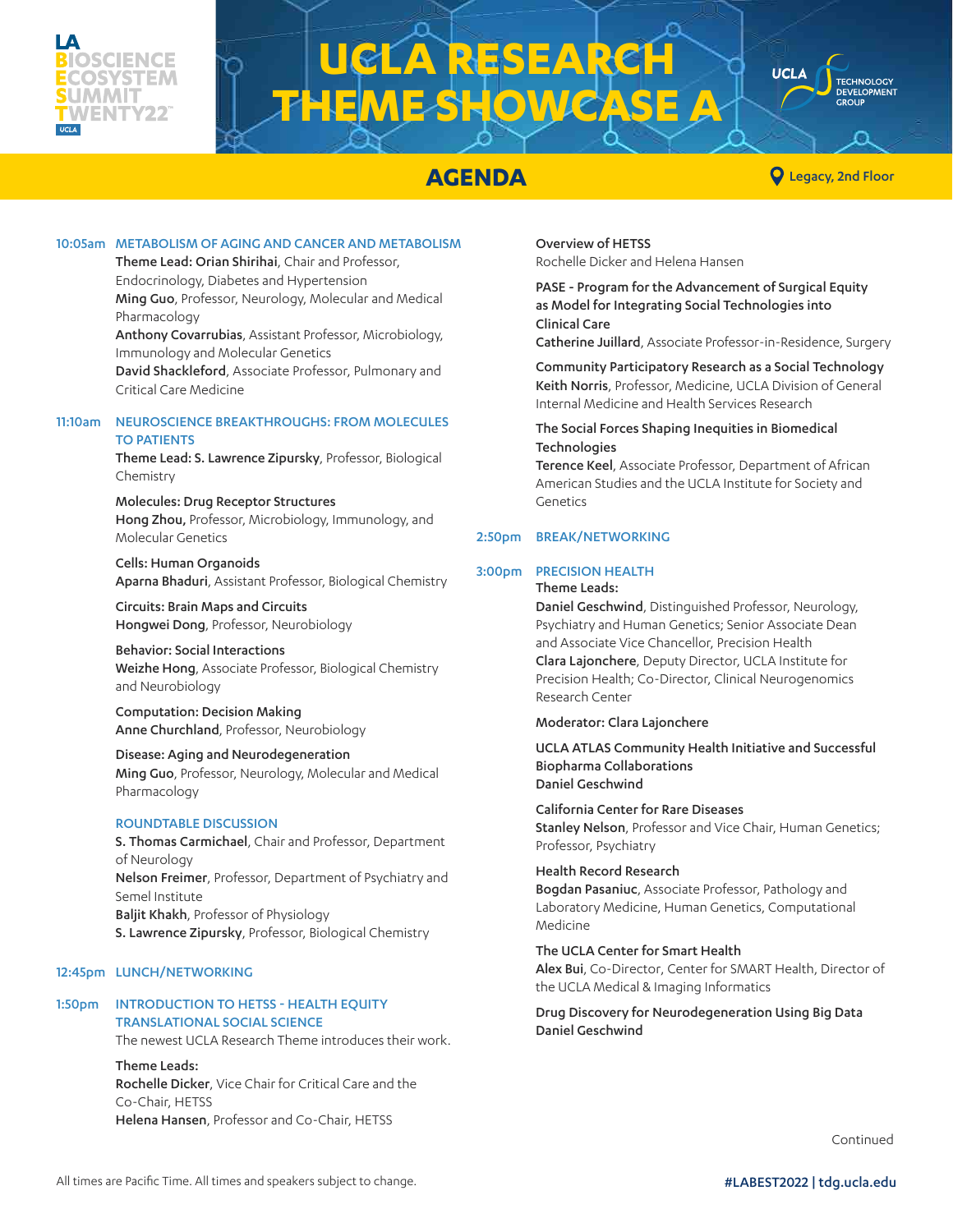

## **UCLA RESEARCH THEME SHOWCA**

**AGENDA O** Optimist, 2nd Floor

**TECHNOLOGY** DEVELOPMENT

**UCLA** 

#### 10:05am THE GLOBAL REACH OF I3T RESEARCH: INNOVATION FOR CURRENT AND EMERGING INFECTIONS

Theme Lead: Gay Crooks, Director, UCLA I3T - Immunology, Inflammation, Infection and Transplantation Research

International Study of Zika Virus and COVID-19 Karin Nielsen, Professor of Pediatrics, Division of Infectious Diseases

#### Collaborating for COVID-19 Research

Vaithi Arumugaswami, Adjunct Associate Professor, Molecular and Medical Pharmacology

#### Enterovirus Novel Compound

Paul Krogstad, Professor, Department of Pediatrics and Department of Molecular and Medical Pharmacology

#### 11:10am CARDIOVASCULAR INNOVATION

Theme Lead: Arjun Deb, Professor, Cardiology; Molecular, Cell and Developmental Biology; Director, UCLA

Cardiovascular Medicine Research Theme Tzung Hsiai, Professor of Medicine and Bioengineering; Program Director, NIH Caltech/UCLA Cardiovascular Engineering Training Program; Cady Maud Guthman Endowed Term Chair in Cardiology

Ali Nsair, Director, Heart Transplantation and Mechanical Circulatory Support Program

Jake Lusis, Professor, Medicine, Human Genetics, Microbiology, Immunology & Molecular Genetics Thomas Vallim, Associate Professor, Departments of Medicine/Cardiology and Biological Chemistry; Director, Gene Regulation, Epigenomics and Transcriptomics (GREAT) Home Area

Elizabeth Tarling, Associate Professor, Cardiology Thomas Vondriska, Professor of Anesthesiology, Medicine and Physiology; Vice Chair for Research and Director of Division of Molecular Medicine, Anesthesiology

René Packard, Assistant Professor, Medicine and Physiology

#### **PANEL DISCUSSION**

Arjun Deb, Tzung Hsiai, Jake Lusis, Ali Nsair, Rene Packard, Elizabeth Tarling, Thomas Vallim and Thomas Vondriska

#### 12:45pm LUNCH/NETWORKING

#### 1:45pm CANCER: IMMUNO-ONCOLOGY

Theme Lead: Michael Teitell, Professor, Departments of Pathology and Laboratory Medicine; Latta Endowed Chair in Pathology; Director, UCLA Jonsson Comprehensive Cancer Center; President, UCLA Jonsson Cancer Center Foundation

Overview of the UCLA Jonsson Comprehensive Cancer Center, Commercial Activities and Past Successes Michael Teitell

Company Creation as Integral Part of Academic Research Antoni Ribas, Professor, Medicine, Surgery & Molecular and Medical Pharmacology; Director of the Tumor Immunology Research Program; UCLA Jonsson Comprehensive Cancer Center; Director of the Parker Institute for Cancer Immunotherapy at UCLA

#### Stem Cell-Engineered Off-The-Shelf iNKT Cells for Cancer Immunotherapy

Lili Yang, Associate Professor, Microbiology, Immunology & Molecular Genetics; Member, Tumor Immunology Research Program; UCLA Jonsson Comprehensive Cancer Center; Member, Eli & Edythe Broad Center for Regenerative Medicine & Stem Cell Research

#### Current Progress, Emerging Opportunities, and Challenges in Immuno-Oncology and Immunotherapy

#### Moderator:

Gay Crooks, Professor and Rebecca Smith Endowed Chair, Department of Pathology and Laboratory Medicine; Director, UCLA Jonsson Comprehensive Cancer Center and Stem Cell Biology Program Area; Co-Director, Eli & Edythe Broad Center for Regenerative Medicine & Stem Cell Research

#### Panelists:

Theodore Nowicki, Clinical Instructor, Pediatrics, Hematology/ Oncology; Member, Tumor Immunology Research Program, UCLA Jonsson Comprehensive Cancer Center

Cristina Puig-Saus, Assistant Professor, Medicine, Hematology/ Oncology; Member, Tumor Immunology Research Program, UCLA Jonsson Comprehensive Cancer Center

Caius Radu, Professor, Molecular & Medical Pharmacology; Co-Director, Cancer Molecular Imaging, Nanotechnology and Theranostics Research Program, UCLA Jonsson Comprehensive Cancer Center; Member, Ahmanson Translational Imaging Division

Antoni Ribas, Professor, Medicine; Surgery; Molecular and Medical Pharmacology; Director, Tumor Immunology Program, UCLA Jonsson Comprehensive Cancer Center; Chair, Melanoma Committee, SWOG

Lili Yang, Associate Professor, Microbiology, Immunology and Molecular Genetics; Member, UCLA Jonsson Comprehensive Cancer Center

Closing Remarks: Gay Crooks

Continued